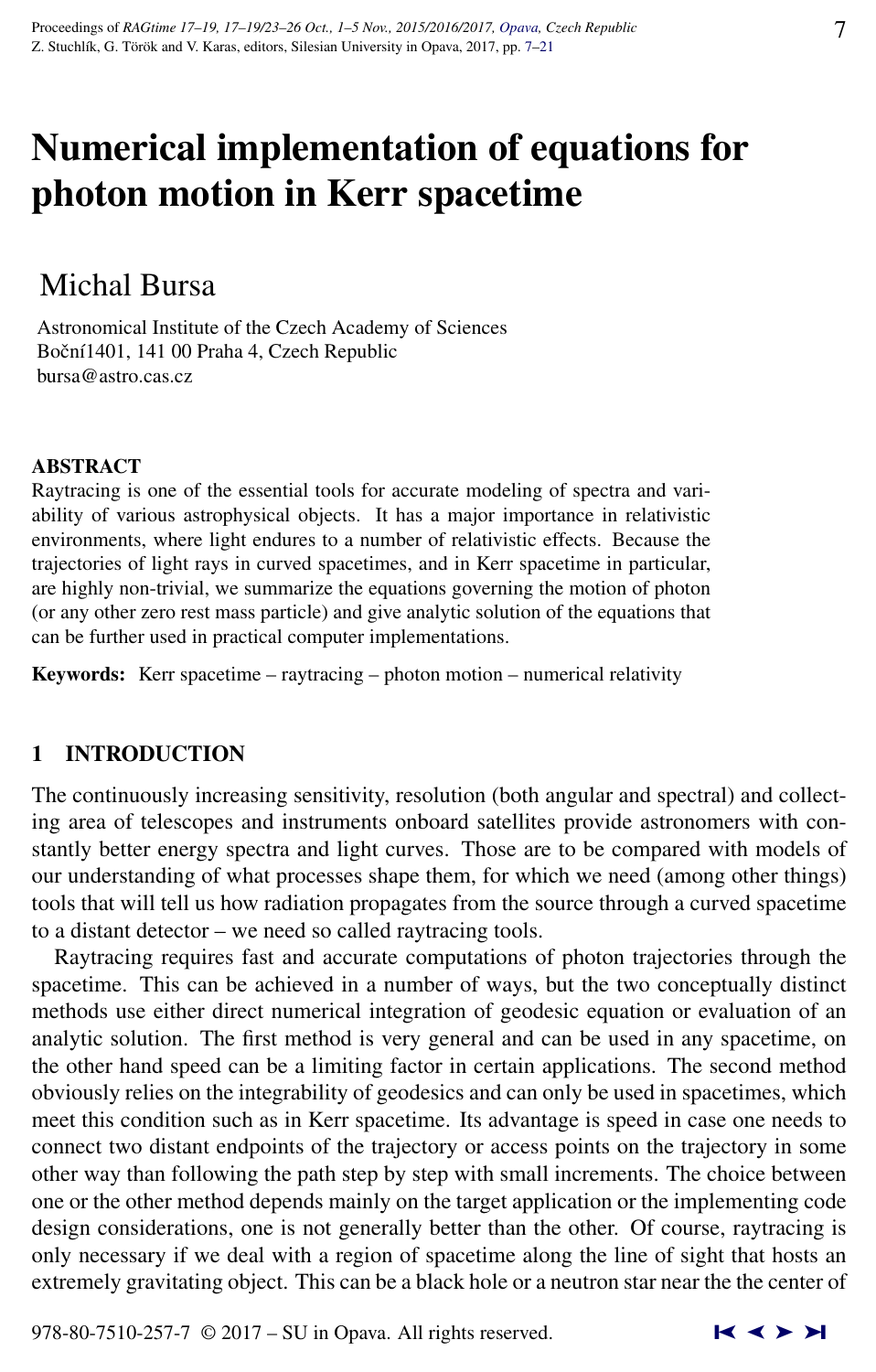<span id="page-1-0"></span>the emission or somewhere in between the source and the observer, or simply a sufficiently dense distribution of matter along that path.

This paper summarizes equations for photon trajectories in Kerr spacetime along with their analytic solutions and gives a description for their practical numerical implementation. The equations were derived by [Carter](#page-13-0) [\(1968\)](#page-13-0) but due to their complexity, a full solution was inaccessible until computers became powerful enough to do the job. [Rauch and Blandford](#page-13-0) [\(1994\)](#page-13-0) first gave the solutions to Carter's equations in terms of elliptic integrals for the Kerr metric and since then a number of authors have published their ideas about ways of solving them. Particularly good description was given by Čadež et al.  $(1998)$ ; [Li et al.](#page-13-0)  $(2005)$ ; [Bozza](#page-13-0) [\(2008\)](#page-13-0); [Bini et al.](#page-13-0) [\(2012\)](#page-13-0) and [Yang and Wang](#page-14-0) [\(2013\)](#page-14-0). Different authors, however, use different approaches, symbols and different tables of integrals, so it is not always easy to compare the solutions. Moreover, most of the authors employ axial symmetry and only focus on the motion in  $r-\theta$  plane.

The intention of this paper is to provide a complete description of the problem of photon motion in Kerr spacetime, summarize the original equations and provide formulae for motion in t, r,  $\theta$  and  $\varphi$  coordinate under a unified notation. We tend to demonstrate not only solutions, but how to use them practically for a numerical implementation of a raytracing algorithm.

# 2 EQUATIONS OF MOTION IN CURVED SPACETIME

In general relativity, gravity is regarded as a consequence of a curved spacetime geometry, where any source of mass or energy is a source of that curvature. Trajectories of free particles copy the spacetime warp while they connect any two points along the shortest path in accord with the principle of least action. Using that principle, an equation of motion for massive and mass-less particles can be derived that is called geodesic equation

$$
\frac{\mathrm{d}^2 x^{\mu}}{\mathrm{d}\tau^2} = -\Gamma^{\mu}_{\alpha\beta} \frac{\mathrm{d}x^{\alpha}}{\mathrm{d}\tau} \frac{\mathrm{d}x^{\beta}}{\mathrm{d}\tau},\tag{1}
$$

where  $\tau$  is an affine parameter (for a massive particle usually its proper time) and  $\Gamma$  is the connection tensor characterizing the shape of the spacetime. This equation can be of course solved numerically and in some trivial cases also analytically. In case of axially symmetric stationary spacetimes, the analytic solution was discovered long after the equation had been written down.

Kerr spacetime (or any stationary and axisymmetric spacetime for that matter) has two obvious symmetries that arise from the fact that its metric does not explicitly depend on time and azimuthal coordinate. This enables to find two Killing vectors associated with those differentiable symmetries that satisfy Killing equation  $\nabla_{\mu}K_{\nu} + \nabla_{\nu}K_{\mu} = 0$ . Kerr solution also admits a hidden symmetry represented mathematically by the existence of a Killing tensor field  $K'_{\mu\nu}$  – a symmetric tensor field satisfying condition  $\nabla_{(\alpha} K'_{\mu\nu)} = 0$ (that the trace-free part of the symmetrization of  $\nabla K'$  vanishes). This third symmetry was first appreciated by [Carter](#page-13-0) [\(1968\)](#page-13-0), who deduced the existence of an associated conserved quantity  $Q$  and demonstrated the separability of Hamilton-Jacobi equation. In addition, Kerr spacetime, as well as other  $\{2, 2\}$  vacuum spacetimes, posses a conformal Killing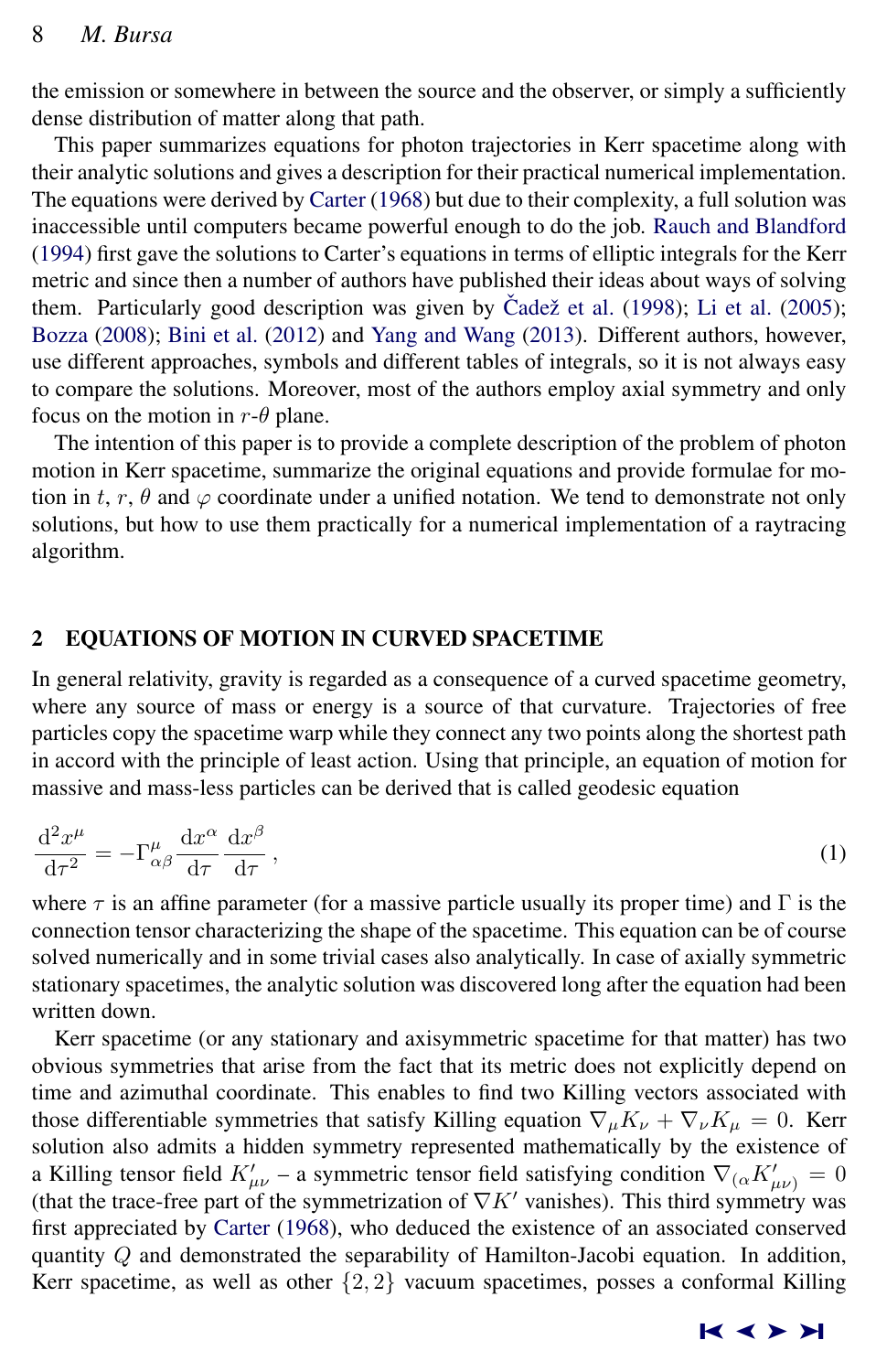spinor, which helps to determine parallel propagation of vectors that are perpendicular to geodesics and which leads to yet another conserved complex quantity called Walker-Penrose constant [\(Walker and Penrose,](#page-14-0) [1970\)](#page-14-0).

According to Noether's theorem [\(Noether,](#page-13-0) [1918\)](#page-13-0), all spacetime symmetries are related to conserved quantities. Each Killing vector corresponds to a quantity that is conserved along geodesics, meaning that the product of the Killing vector and the geodesic tangent vector is conserved along the geodesic so that  $\frac{d}{d\lambda}(K_\mu \frac{dx^\mu}{d\tau}) = 0$ , where  $\tau$  is an affine parameter of the geodesic. The symmetry associated with Killing tensor is related to Carter's constant  $Q = K'_{\mu\nu}u^{\mu}u^{\nu}$ . Physically, these three constants correspond to the conserved energy, the angular momentum with respect to the symmetry axis of the black hole, and the square of the total angular momentum along the geodesic [\(Bardeen et al.,](#page-13-0) [1972;](#page-13-0) [Wald,](#page-14-0) [1984\)](#page-14-0). Beside this, the norm of four-velocity thanks to its parallel propagation is a fourth conserved number.

Carter's discovery of conserved quantity Q allowed him to explicitly demonstrate the separability of Hamilton-Jacobi equation and enabled to solve general geodesic motion in Kerr spacetime analytically [\(Misner et al.,](#page-13-0) [1973;](#page-13-0) [Chandrasekhar,](#page-13-0) [1983\)](#page-13-0). Following his approach, the Hamilton-Jacobi equation for the Hamilton's principal function  $S$ ,

$$
2\frac{\partial S}{\partial \tau} = g^{\mu\nu}\frac{\partial S}{\partial x^{\mu}}\frac{\partial S}{\partial x^{\nu}},\tag{2}
$$

becomes after evaluation of metric coefficients

$$
2\frac{\partial S}{\partial \tau} = \frac{1}{\rho^2 \Delta} \left[ (r^2 + a^2) \frac{\partial S}{\partial t} + a \frac{\partial S}{\partial \varphi} \right]^2 - \frac{1}{\rho^2 \sin^2 \theta} \left[ a \sin \theta \frac{\partial S}{\partial t} + \frac{\partial S}{\partial \varphi} \right]^2
$$
  

$$
- \frac{\Delta}{\rho^2} \left( \frac{\partial S}{\partial r} \right)^2 - \frac{1}{\rho^2} \left( \frac{\partial S}{\partial \theta} \right)^2
$$
(3)

and we seek a solution in a form

$$
S = \frac{1}{2}\delta\tau - Et + L_z\varphi + S_r(r) + S_\theta(\theta),\tag{4}
$$

where the negative sign of energy or the factor  $\frac{1}{2}$  is chosen for convenience and already anticipates the final solution.

When the Hamilton-Jacobi equation (3) is applied to the anzatz (4) it turns out that the resulting equation can be arranged in such a way that on one side it has terms that only contain explicit dependence on r coordinate and on other side it has terms with  $\theta$ dependence. Using a separation constant  $Q$ , it can thus be split into two equations

$$
\left(\frac{dS_r}{dr}\right)^2 = \frac{R(r)}{\Delta^2} \quad \text{and} \quad \left(\frac{dS_\theta}{d\theta}\right)^2 = \Theta(\theta),\tag{5}
$$

where

$$
R(r) = [(r^2 + a^2)E - aL_z]^2 - \Delta[Q + (L_z - aE)^2 + \delta r^2],
$$
  
\n
$$
\Theta(\theta) = Q - (L_z^2 \sin^{-2} \theta - a^2 E^2 + \delta a^2) \cos^2 \theta
$$
\n(7)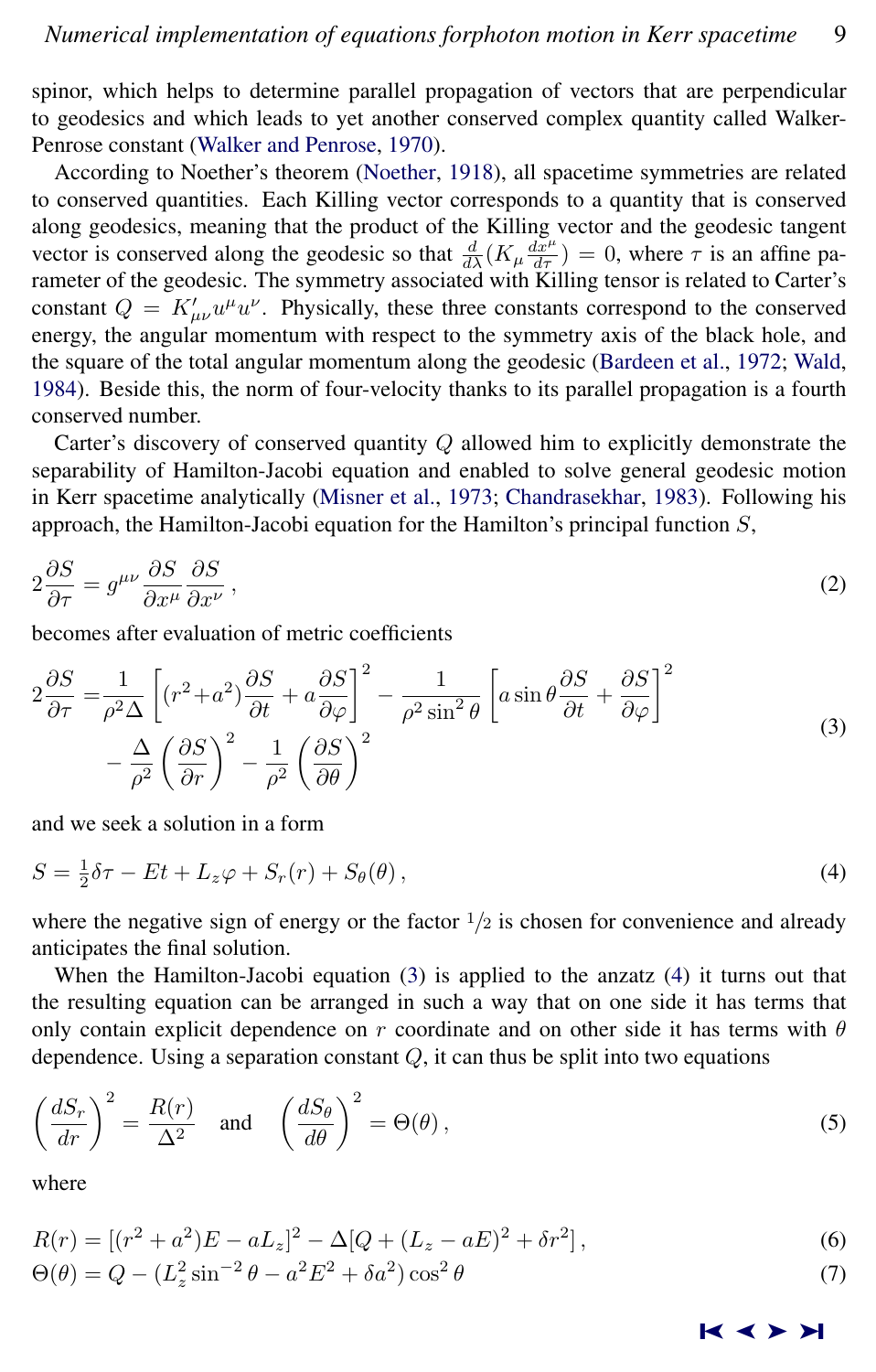and Q is Carter's separation constant. Details can be found in [Chandrasekhar](#page-13-0) [\(1983\)](#page-13-0), Chapter 62.

The solution for the principal function  $S$  then becomes

$$
S = \frac{1}{2}\delta\tau - Et + L_z\varphi + \int^r \frac{\sqrt{R(r)}}{\Delta} dr + \int^{\theta} \sqrt{\Theta(\theta)} d\theta.
$$
 (8)

and the basic equations for geodesic motion can be obtained from the solution by calculating the partial derivatives of  $S$  with respect to different constants of motion and setting those to zero. Starting with Carter's constant, we find that

$$
\frac{\partial S}{\partial Q} = \frac{1}{2} \int \frac{1}{\Delta \sqrt{R}} \frac{\partial R}{\partial Q} dr + \frac{1}{2} \int \frac{1}{\sqrt{\Theta}} \frac{\partial \Theta}{\partial Q} d\theta = 0
$$
\n(9)

that leads to

$$
\int^r \frac{1}{\sqrt{R}} \, \mathrm{d}r = \int^\theta \frac{1}{\sqrt{\Theta}} \, \mathrm{d}\theta \,. \tag{10}
$$

This frequently used equation describes the geodesic trajectory in  $[r, \theta]$  plane, which provides sufficient description of the trajectory shape in applications that have stationary and axially symmetric geometry. For instance, many raytracing applications only use this equation for computing, e.g., an accretion disk image or spectrum, if the disk is assumed to be axially symmetric.

Similarly, we find a relation for photon's affine parameter (what would be the proper time for massive particles)

$$
\frac{\partial S}{\partial \delta} = \frac{1}{2}\tau + \frac{1}{2} \int \frac{1}{\Delta\sqrt{R}} \frac{\partial R}{\partial \delta} dr + \frac{1}{2} \int \frac{1}{\sqrt{\Theta}} \frac{\partial \Theta}{\partial \delta} d\theta \n= \frac{1}{2}\tau + \frac{1}{2} \int \frac{r^2}{\sqrt{R}} dr + \frac{1}{2} \int \frac{a^2 \cos^2 \theta}{\sqrt{\Theta}} d\theta = 0,
$$
\n(11)

$$
\tau = \int^r \frac{r^2}{\sqrt{R}} dr + a^2 \int^{\theta} \frac{\cos^2 \theta}{\sqrt{\Theta}} d\theta.
$$
 (12)

For energy  $E$  as a constant of motion we have

$$
\frac{\partial S}{\partial E} = -t + \frac{1}{2} \int \frac{1}{\Delta \sqrt{R}} \frac{\partial R}{\partial E} dr + \frac{1}{2} \int \frac{1}{\sqrt{\Theta}} \frac{\partial \Theta}{\partial E} d\theta
$$
  
=  $-t + \int \frac{r^4 E + r^2 a^2 E + 2Ma^2 r E - 2Mar L_z}{\Delta \sqrt{R}} dr + \int \frac{E a^2 \cos^2 \theta}{\sqrt{\Theta}} d\theta = 0,$  (13)

which can be expressed after some rearranging with the help of (12) as

$$
t = \tau E + 2M \int^r \frac{r^3 E - a(L_z - aE)r}{\Delta \sqrt{R}} dr.
$$
 (14)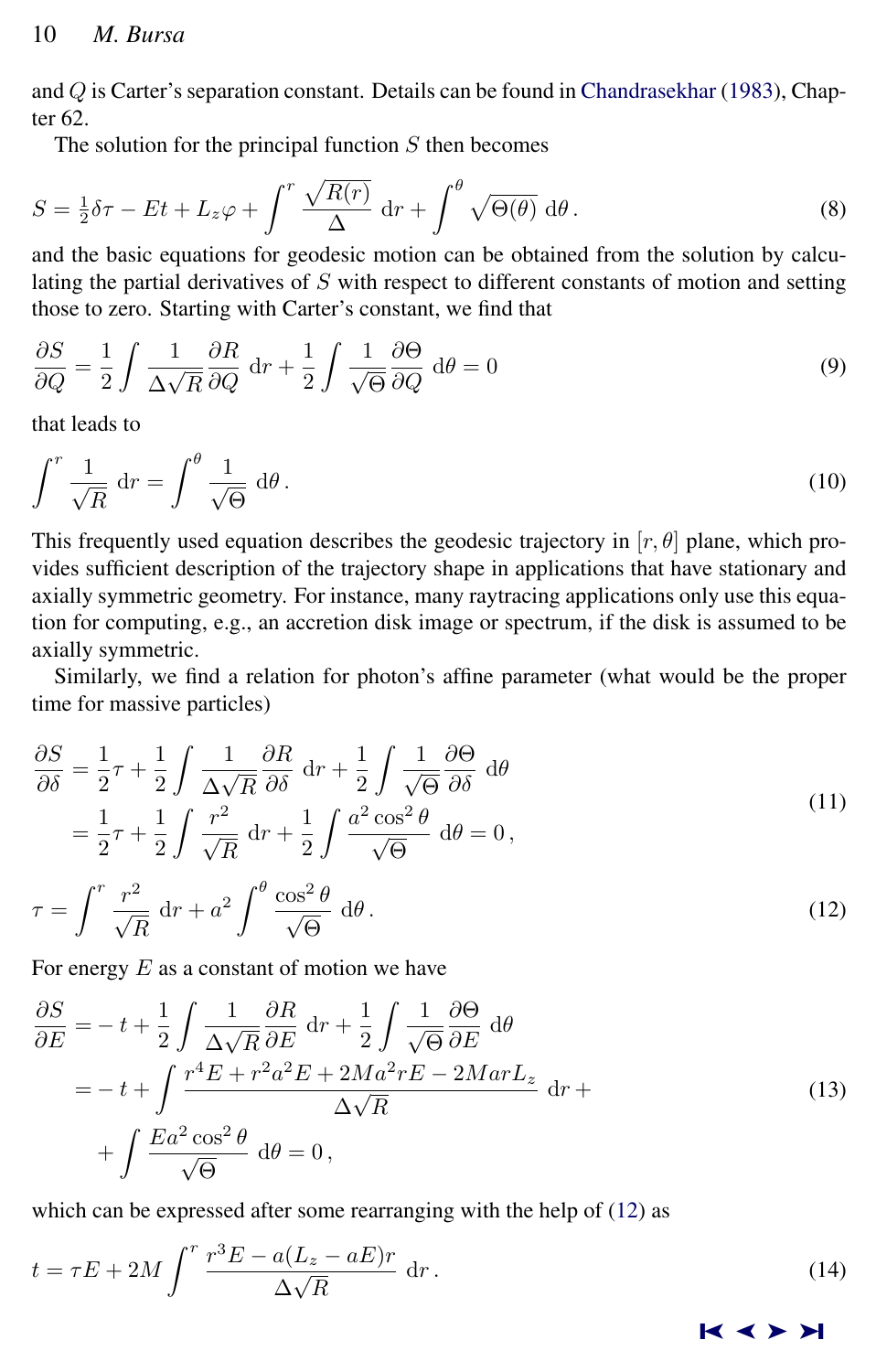<span id="page-4-0"></span>And finally, the derivative of  $S$  with respect to  $L_z$  gives

$$
\frac{\partial S}{\partial L_z} = \varphi + \frac{1}{2} \int \frac{1}{\Delta \sqrt{R}} \frac{\partial R}{\partial L_z} dr + \frac{1}{2} \int \frac{1}{\sqrt{\Theta}} \frac{\partial \Theta}{\partial L_z} d\theta \n= \varphi - \int \frac{2MrL_z - 2MarE - r^2L_z}{\Delta \sqrt{R}} dr - \int \frac{L_z \cot^2 \theta}{\sqrt{\Theta}} d\theta = 0,
$$
\n(15)

$$
\varphi = \int^r \frac{r(r - 2M)L_z + 2MarE}{\Delta\sqrt{R}} dr + \int^{\theta} \frac{L_z \cot^2 \theta}{\sqrt{\Theta}} d\theta,
$$
\n(16)

which can be proved to be the same formula as the one given by [Chandrasekhar](#page-13-0) [\(1983,](#page-13-0) Equation 181)

$$
\varphi = a \int^r \frac{(r^2 + a^2)E - aL_z}{\Delta\sqrt{R}} dr + \int^{\theta} \frac{L_z \sin^{-2}\theta - aE}{\sqrt{\Theta}} d\theta.
$$
 (17)

# 3 SOLUTIONS FOR PHOTON TRAJECTORIES

Null geodesics have  $\delta = 0$  and if we define dimensionless quantities for the constant of motions  $\lambda = L_z/E = -p_{\varphi}/p_t$  and  $q = Q/E^2$  and replace  $\cos \theta$  with  $\mu$ , the set of equations of motion become

$$
\int^r \frac{1}{\sqrt{R(r)}} \, \mathrm{d}r = \int^\mu \frac{1}{\sqrt{\Theta_\mu(\mu)}} \, \mathrm{d}\mu \,,\tag{18}
$$

$$
\Delta t = \int^r \frac{r^2(r^2 + a^2) + 2ar(a - \lambda)}{\Delta \sqrt{R(r)}} dr + a^2 \int^{\mu} \frac{\mu^2}{\sqrt{\Theta_{\mu}(\mu)}} d\mu, \qquad (19)
$$

$$
\Delta \phi = \int^r \frac{2ar - \lambda a^2}{\Delta \sqrt{R(r)}} dr + \int^{\mu} \frac{\lambda}{(1 - \mu^2) \sqrt{\Theta_{\mu}(\mu)}} d\mu,
$$
\n(20)

$$
R(r) = r4 + (a2 - \lambda2 - q)r2 + 2(q + (\lambda - a)2)r - a2q,
$$
\n(21)

$$
\Theta_{\mu}(\mu) = q + (a^2 - \lambda^2 - q)\mu^2 - a^2\mu^4 = a^2(\mu_-^2 + \mu^2))(\mu_+^2 - \mu^2).
$$
 (22)

This should be accompanied by equations for photon 4-momentum

$$
\Sigma \frac{\mathrm{d}k^t}{\mathrm{d}\tau} = -a \left[ a(1-\mu^2) - \lambda \right] + \left( r^2 + a^2 \right) \frac{r^2 + a^2 - a\lambda}{\Delta},\tag{23a}
$$

$$
\Sigma \frac{\mathrm{d}k^r}{\mathrm{d}\tau} = \pm \sqrt{R(r)},\tag{23b}
$$

$$
\Sigma \frac{\mathrm{d}k^{\theta}}{\mathrm{d}\tau} = \pm \sqrt{\Theta(\theta)} = \pm \sqrt{\Theta_{\mu}(\mu)/(1 - \mu^2)},\tag{23c}
$$

$$
\Sigma \frac{\mathrm{d}k^{\varphi}}{\mathrm{d}\tau} = -a + \frac{\lambda}{1 - \mu^2} + \frac{a(r^2 + a^2 - a\lambda)}{\Delta}.
$$
 (23d)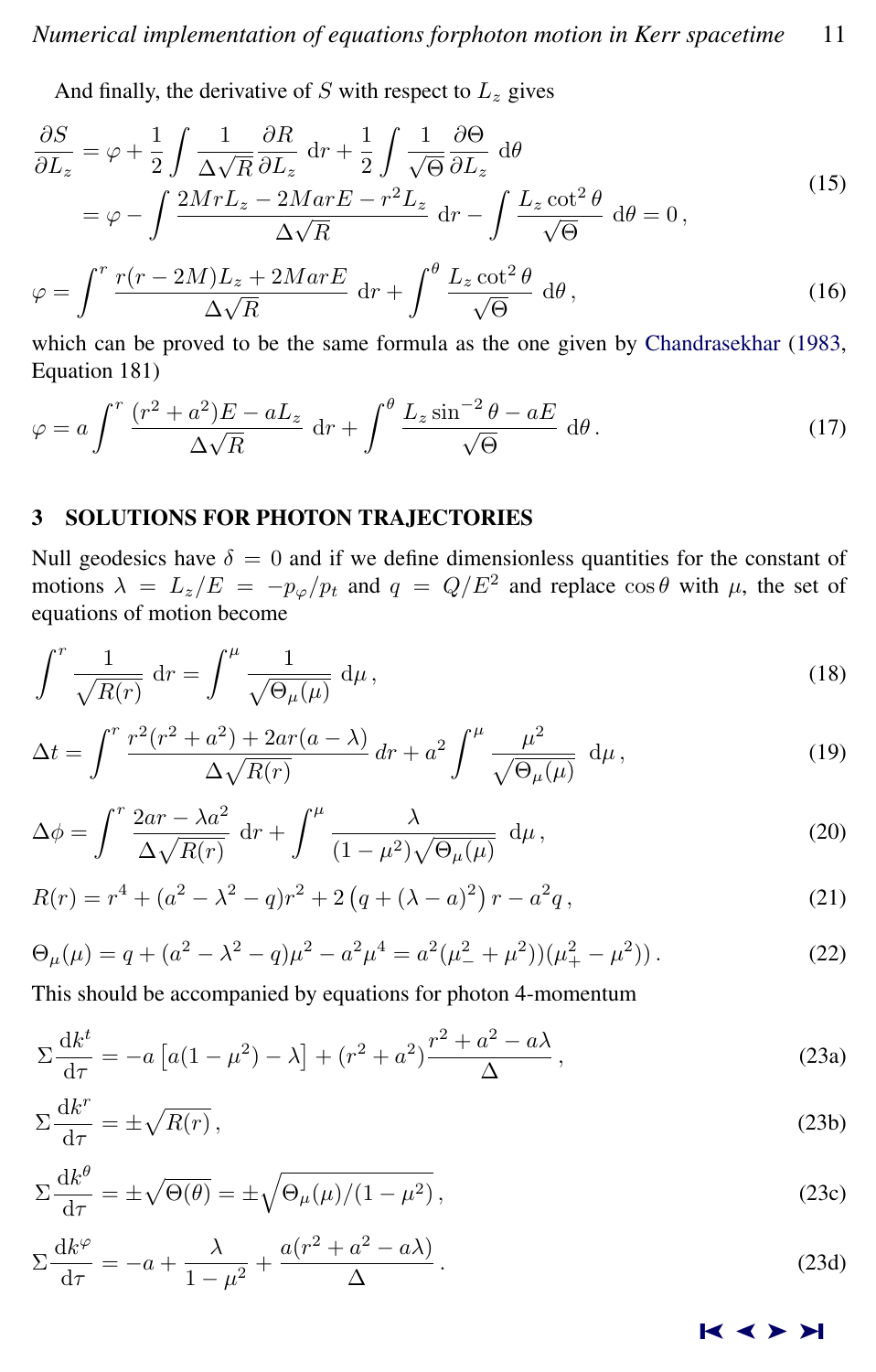# <span id="page-5-0"></span>12 *M. Bursa*

The integration over r and  $\mu$  goes from one endpoint (an emitter) to the other (an observer) of the trajectory and the signs of  $R^{1/2}$  and  $\Theta_{\mu}^{1/2}$  must be the same as those of dr and d $\theta$ , which change each time the integration passes through a radial or a poloidal turning point, where  $R(r) = 0$  or  $\Theta_{\mu}(\mu) = 0$ , respectively. There can be at most one radial turning point, but many poloidal turning points along a particular trajectory as it may wind up around the photon orbit.

Starting with Eq. [18,](#page-4-0) both  $R(r)$  and  $\Theta_{\mu}(\mu)$  are quartic polynomials, meaning that both integrals can be evaluated in terms of an elliptic integral of the first kind  $F(\phi|m)$ , where the modulus is only function of the constants of motion and  $\phi$  is a suitable function of r or  $\mu$ , respectively. Calculating the change in the azimuthal position and the travel time involves more complex integrands that evaluate to elliptic integral of the second and third kind.

Eventually, all necessary integrals can be expressed in terms of Jacobi elliptic functions  $\text{sn}(u|m)$ ,  $\text{cn}(u|m)$ ,  $\text{dn}(u|m)$ ,  $\text{tn}(u|m)$  and their inversions and in terms of elliptic integrals of the first, second and third kind that boil down to evaluation of Carlson elliptic integral functions. The book of elliptic integrals by [Byrd and Friedman](#page-13-0) [\(1971,](#page-13-0) hereafter BF) becomes helpful in finding the transformations of various integrals to Jacobi and Carlson functions. Numerical implementation of Carlson's elliptic integrals  $R_C(x, y)$ ,  $R_D(x, y, z)$ ,  $R_F(x, y, z)$ ,  $R_J(x, y, z, p)$ , Legendre elliptic integrals  $F(\phi|m)$ ,  $E(\phi|m)$ ,  $\Pi(\phi|m)$  and Jacobi elliptic functions  $\text{sn}(u|m)$ ,  $\text{cn}(u|m)$ ,  $\text{dn}(u|m)$ ,  $\text{tn}(u|m) = \text{sn}(u|m)/\text{cn}(u|m)$  can be found e.g. in [Press](#page-13-0) [\(1992,](#page-13-0) Numerical Recipes, Chapter 6). For inverse Jacobi elliptic functions, we can use the relation

$$
z = \text{sn}(u|m), \quad u = \text{sn}^{-1}(z|m) \tag{24}
$$

and similarly for  $cn(u|m)$ ,  $dn(u|m)$  and  $tn(u|m)$ . Then we get from the definition of the functions [\(BF,](#page-13-0) Eq. 131.00)

$$
sn^{-1}(z|m) = z R_F (1 - z^2, 1 - mz^2, 1),
$$
\n(25a)

$$
cn^{-1}(z|m) = sn^{-1}(\sqrt{(1-z^2)}|m),
$$
\n(25b)

$$
dn^{-1}(z|m) = sn^{-1}(\sqrt{(1-z^2)/m}|m),
$$
\n(25c)

$$
\operatorname{tn}^{-1}(z|m) = \operatorname{sn}^{-1}(\sqrt{z^2/(1+z^2)}\,|\,m)\,,\tag{25d}
$$

A convention for the modulus in elliptic integrals and elliptic functions is used throughout this paper, which differs by a square from what [Byrd and Friedman](#page-13-0) [\(1971\)](#page-13-0) use; e.g. what we denote as  $\text{sn}(u|m)$  is  $\text{sn}(u|\sqrt{m})$  in [BF.](#page-13-0)

# 3.1 Radial integral

In order to express the  $R$ -integral in terms of elliptic functions, we need to factorize function  $R(r)$  and find its roots  $r_1, r_2, r_3, r_4$ . Since  $R(0) = -a^2q$ , there are two options. For geodesics that cross the equatorial plane and have  $q \ge 0$  or  $a = 0$ ,  $R(0) \le 0$  and because  $R(\pm\infty) \rightarrow +\infty$ , the expression has to have two or four real roots. For geodesics that have  $q < 0$  and do not cross the equatorial plane,  $R(0) > 0$  and  $R(r)$  can have four or zero real roots. We can thus consider three separate cases: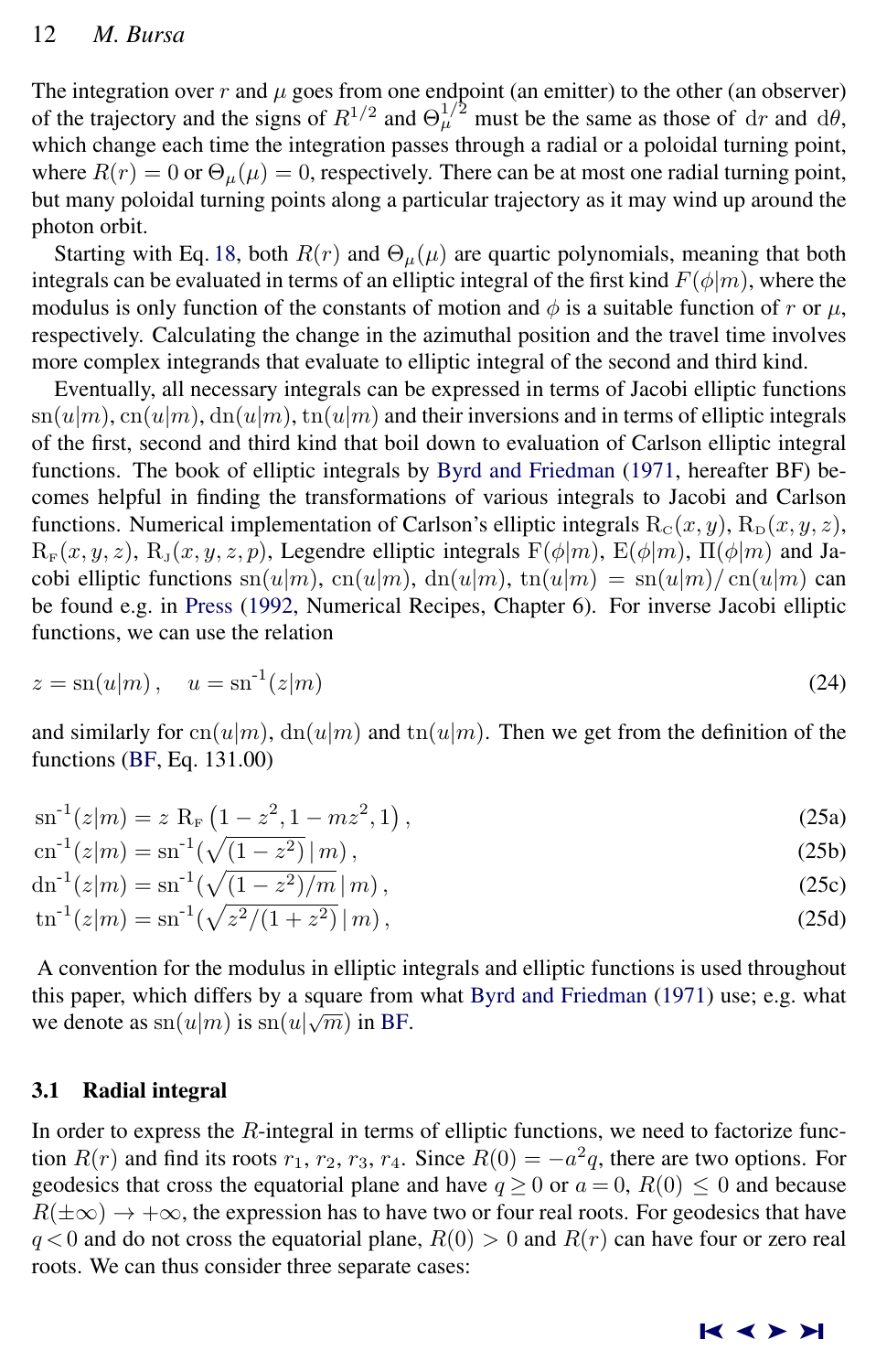<span id="page-6-0"></span>Four real roots. Let us assume roots in the order  $r_1 > r_2 > r_3 > r_4$ , then  $R(0) =$  $r_1 r_2 r_3 r_4 = -a^2 q$  means that  $r_4 < 0$  and that photons are allowed to exist in region  $r > r_1$  (outer region, both endpoints at infinity) or in region  $r_3 < r < r_2$  (inner region, both endpoints under the event horizon). Analytic formulae for evaluating the root values have been given by Čadež et al.  $(1998)$ . In the outer region, the integral evaluates to  $(BF,$ Eq. 258.00)

$$
\int_{r_1}^r \frac{\mathrm{d}r}{\sqrt{R(r)}} = \int_{r_1}^r \frac{\mathrm{d}r}{\sqrt{(r-r_1)(r-r_2)(r-r_3)(r-r_4)}} = \frac{2}{\sqrt{(r_1-r_3)(r_2-r_4)}} \operatorname{sn}^{-1} \left[ \sqrt{\frac{(r_2-r_4)(r-r_1)}{(r_1-r_4)(r-r_2)}} \middle| m_4 \right], \tag{26}
$$

where

$$
m_4 = \frac{(r_1 - r_4)(r_2 - r_3)}{(r_1 - r_3)(r_2 - r_4)}.
$$
\n(27)

In the inner region, the integral evaluates to [\(BF,](#page-13-0) Eq. 255.00)

$$
\int_{r}^{r_2} \frac{\mathrm{d}r}{\sqrt{R(r)}} = \int_{r}^{r_2} \frac{\mathrm{d}r}{\sqrt{(r-r_1)(r-r_2)(r-r_3)(r-r_4)}} = \frac{2}{\sqrt{(r_1-r_3)(r_2-r_4)}} \operatorname{sn}^{-1} \left[ \sqrt{\frac{(r_1-r_3)(r_2-r)}{(r_2-r_3)(r_1-r)}} \middle| m_4 \right]. \tag{28}
$$

In case of double real root  $r_1 = r_2$ , the above expressions fail, because the inverse Jacobi elliptic function sn<sup>-1</sup>(1|1) =  $\infty$  and the evaluation requires a special treatment [\(Li et al.,](#page-13-0) [2005,](#page-13-0) Eq. A11 and A13). In practice, however, such a case hardly ever happens with a numerical approach.

**Two real and two complex roots.** Let us assume roots in the order  $r_1 > r_2$  for the two real roots and  $r_3 = r_4^*$  (complex conjugate) for the two complex roots. Since  $r_1r_2r_3r_4 =$  $r_1r_2|r_3|^2 = -a^2Q \leq 0$ ,  $r_1$  must be positive and  $r_2$  must be negative. They cannot be equal as in that case they both would have to be zero, for which [\(21\)](#page-4-0) implies also  $r_3 = r_4 = 0$ . The R-integral then evaluates to [\(BF,](#page-13-0) Eq. 260.00)

$$
\int_{r_1}^r \frac{\mathrm{d}r}{\sqrt{R(r)}} = \frac{1}{\sqrt{AB}} \operatorname{cn}^{-1} \left[ \frac{(A-B)r + r_1B - r_2A}{(A+B)r - r_1B - r_2A} \right] m_2 \right].
$$
 (29)

where

$$
m_2 = \frac{(A+B)^2 - (r_1 - r_2)^2}{4AB},
$$
\n(30a)

$$
A = [(r_1 - u)^2 + v^2]^{1/2}, \quad B = [(r_2 - u)^2 + v^2]^{1/2}
$$
 (30b)

with u and v being respectively the real and imaginary part of  $r_3$ .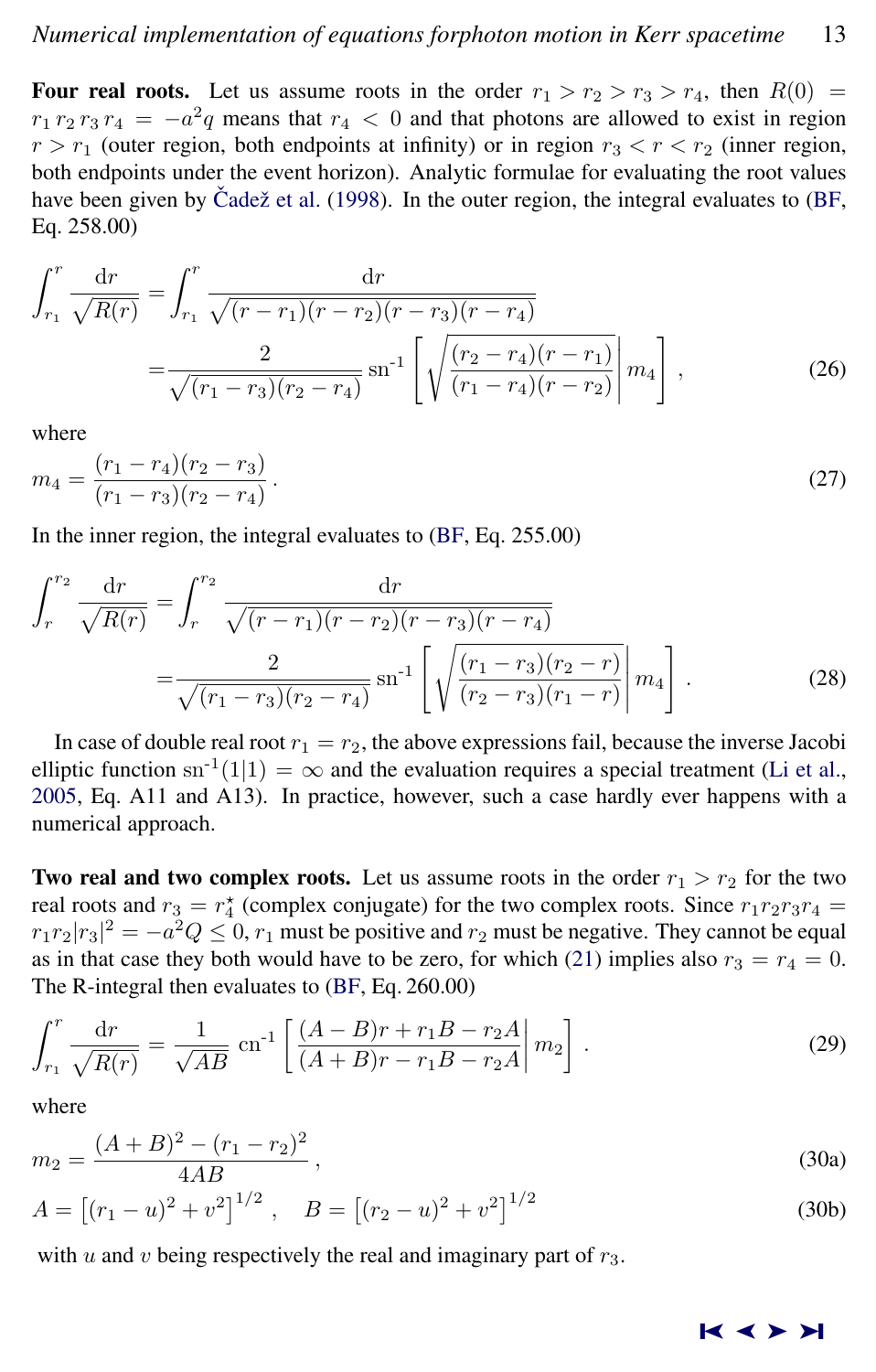# <span id="page-7-0"></span>14 *M. Bursa*

Four complex roots roots. Let us assume roots  $r_1 = r_2^*$  and  $r_3 = r_4^*$  (\* stands for a complex conjugate). Then  $R(r)$  can be written as  $R(r) = [(r - b_1)^2 + a_1^2][(r - b_2)^2 + a_2^2]$  and the radial integral is [\(BF,](#page-13-0) Eq. 267.00)

$$
\int_{r_0}^r \frac{\mathrm{d}r}{\sqrt{R(r)}} = \int_{r_0}^r \frac{\mathrm{d}r}{\sqrt{[(r-b_1)^2 + a_1^2][(r-b_2)^2 + a_2^2]}} =
$$
  
= 
$$
\frac{2}{A+B} \operatorname{tn}^{-1} \left( \frac{r-r_0}{a_1 + b_1 g_1 - g_1 r} \middle| m_0 \right),
$$
 (31)

where

$$
b_1 = (r_1 + r_2)/2 = \text{Re}(r_1), \qquad a_1^2 = -(r_1 - r_2)^2/4 = \text{Im}(r_1)^2, \qquad (32a)
$$

$$
b_2 = (r_3 + r_4)/2 = \text{Re}(r_3),
$$
  
\n
$$
a_2^2 = -(r_3 - r_4)^2/4 = \text{Im}(r_3)^2,
$$
\n(32b)

$$
A^{2} = (b_{1} - b_{2})^{2} + (a_{1} + a_{2})^{2}, \qquad B^{2} = (b_{1} - b_{2})^{2} + (a_{1} - a_{2})^{2}, \qquad (32c)
$$

$$
g_1 = \frac{4a_1^2 - (A - B)^2}{(A + B)^2 - 4a_a^2}, \qquad m_0 = \frac{4AB}{(A + B)^2}.
$$
 (32d)

Note that now the lower limit of the integral does not go from the largest real root of  $R(r)$ , but it is

$$
r_0 = b_1 - a_1 g_1. \tag{33}
$$

Let us introduce a quantity

$$
P_r(r) \equiv \int_r^{\infty} \frac{\mathrm{d}r}{\sqrt{R(r)}} = \int_{r_1}^{\infty} \frac{\mathrm{d}r}{\sqrt{R(r)}} \pm \int_{r_1}^r \frac{\mathrm{d}r}{\sqrt{R(r)}} = P_{r_1} \pm \int_{r_1}^r \frac{\mathrm{d}r}{\sqrt{R(r)}}.
$$
 (34)

We can then describe the whole trajectory by the value of  $P_r$ , which is zero for  $r = \infty$ , then increases up to  $P_{r_1} = \int_{r_1}^{\infty}$  as r reaches the turning point and further increases to  $P_r = 2P_{r_1}$  as  $r \to \infty$  at the other end of the trajectory (behind the pericenter). Such a parametrization can be used instead of the affine parameter (if we do not need the affine property) as the value of  $P_r$  uniquely identifies any point of the trajectory. For the inbound orbit this is similarly

$$
P_r(r) \equiv \int_{r_3}^r \frac{\mathrm{d}r}{\sqrt{R(r)}} = \int_{r_3}^{r_2} \frac{\mathrm{d}r}{\sqrt{R(r)}} \pm \int_r^{r_2} \frac{\mathrm{d}r}{\sqrt{R(r)}} = P_{r_2} \pm \int_r^{r_2} \frac{\mathrm{d}r}{\sqrt{R(r)}}. \tag{35}
$$

Equations  $(26)$ ,  $(28)$ ,  $(29)$  and  $(31)$  can be inverted based on relations  $(24)$  and  $(25)$  to obtain radius from the known value of the integral.

For the case of four real roots and the outer region we have

$$
r = \frac{r_1(r_2 - r_4) - r_2(r_1 - r_4)\operatorname{sn}^2(\xi_{4a}|m_4)}{(r_2 - r_4) - (r_1 - r_4)\operatorname{sn}^2(\xi_{4a}|m_4)},
$$
\n(36)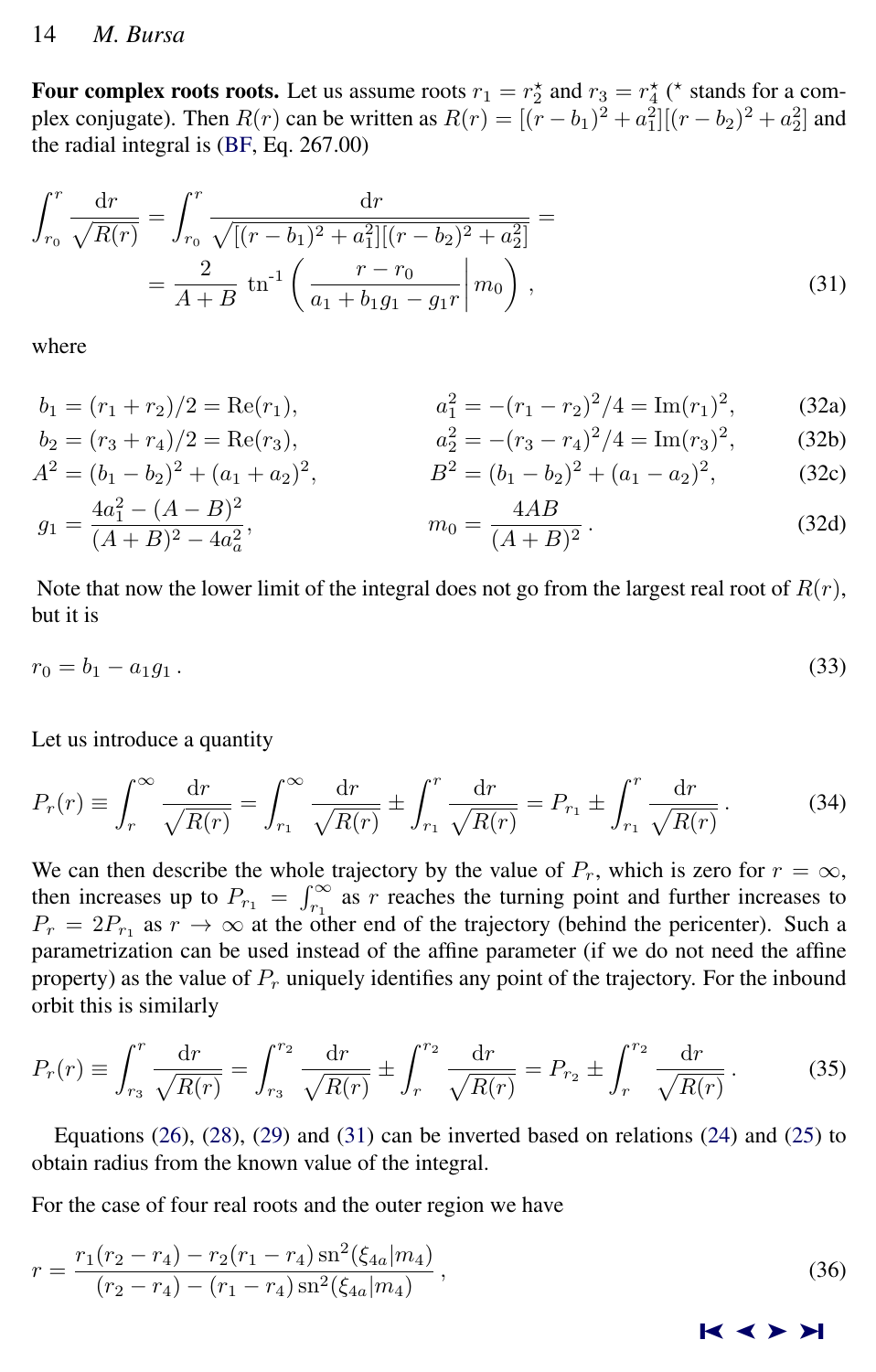<span id="page-8-0"></span>where

$$
\xi_{4a} = \pm \frac{1}{2} (P_r - P_{r_1}) \sqrt{(r_1 - r_3)(r_2 - r_4)}\tag{37}
$$

with the sign chosen such that  $\xi_{4a}$  is positive.

For the case of four real roots and the inner region we have

$$
r = \frac{r_2(r_1 - r_3) - r_1(r_2 - r_3)\operatorname{sn}^2(\xi_{4b}|m_4)}{(r_1 - r_3) - (r_2 - r_3)\operatorname{sn}^2(\xi_{4b}|m_4)},
$$
\n(38)

where

$$
\xi_{4b} = \pm \frac{1}{2} (P_r - P_{r_2}) \sqrt{(r_1 - r_3)(r_2 - r_4)}.
$$
\n(39)

For the case of two real and two complex roots we have

$$
r = \frac{(r_2 A - r_1 B) - (r_2 A + r_1 B) \operatorname{cn}(\xi_2 | m_2)}{(A - B) - (A + B) \operatorname{cn}(\xi_2 | m_2)},
$$
\n(40)

where  $\xi_2 = (P_{r_1} - P_r)$ √  $AB$  and  $A$  and  $B$  are given by [\(30\)](#page-6-0). Finally, for the case of four complex roots we have

$$
r = \frac{(b_1 - a_1 g_1) + (a_1 + b_1 g_1) \operatorname{tn}(\xi_0 | m_0)}{1 + \operatorname{tn}(\xi_0 | m_0)},
$$
\n(41)

where  $\xi_0 = (P_{r_0} - P_r)(A + B)/2$  and  $r_0$ , A, B are given by [\(32\)](#page-7-0).

# 3.2 Poloidal integral

Evaluation of the poloidal integral also depends on the value of  $q$ . From [\(22\)](#page-4-0) follows that  $\mu_+^2 \mu_-^2 = q/a^2$ . If  $q > 0$ , both  $\mu_+^2$  and  $\mu_-^2$  must be positive and the poloidal motion is allowed in the range of  $-\mu_+ < \mu < +\mu_+$ . If  $q < 0$ ,  $\mu_-^2$  must be negative (which causes no problems) and the motion is allowed only in the range of  $\sqrt{-\mu^2} < \mu < \mu_+$ and  $-\mu_{+} < \mu < -\sqrt{-\mu_{-}^2}$ , and such orbits do not cross the equatorial plane. Moreover,  $q + (a - \lambda)^2$  must be positive. Based on these two cases, the integral on the right-hand side of [\(18\)](#page-4-0) can be worked out as [\(BF,](#page-13-0) Eq. 213.00 and 218.00)

$$
\int_{\mu}^{\mu_{+}} \frac{d\mu}{\sqrt{\Theta_{\mu}(\mu)}} = \int_{\mu}^{\mu_{+}} \frac{d\mu}{\sqrt{a^{2}(\mu_{-}^{2} + \mu^{2})(\mu_{+}^{2} - \mu^{2})}} =
$$
\n
$$
= \begin{cases}\n\frac{1}{\sqrt{a^{2}(\mu_{+}^{2} + \mu_{-}^{2})}} \operatorname{cn}^{-1}\left(\frac{\mu}{\mu_{+}}\middle|\frac{\mu_{+}^{2}}{\mu_{+}^{2} + \mu_{-}^{2}}\right) & \text{for } \mu_{-}^{2} > 0, \\
\frac{1}{\sqrt{a^{2}(\mu_{+}^{2}} + \mu_{-}^{2})}} \operatorname{sn}^{-1}\left(\sqrt{\frac{\mu_{+}^{2} - \mu^{2}}{\mu_{+}^{2} + \mu_{-}^{2}}}\middle|\frac{\mu_{+}^{2} + \mu_{-}^{2}}{\mu_{+}^{2}}\right) & \text{for } \mu_{-}^{2} < 0.\n\end{cases}
$$
\n(42)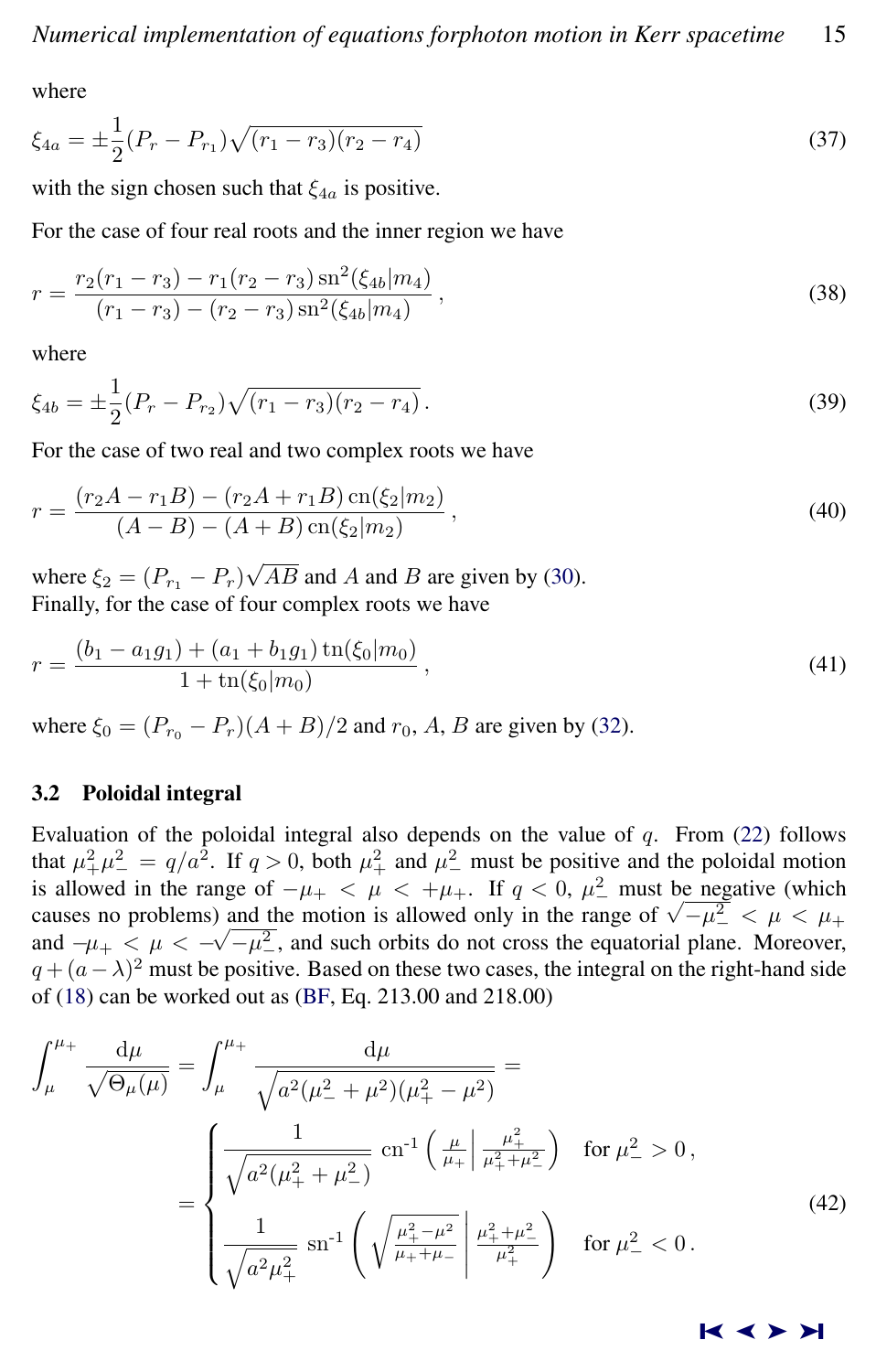

Figure 1. An illustration of a photon trajectory shown in terms of varying poloidal coordinate  $\mu = \cos \theta$  (vertical axis) and radial coordinate (horizontal axis). The radial coordinate is, however, expressed indirectly by the value of the R-integral. Note that the radial and poloidal integral change at the same pace  $(P_r(r)=P_\mu(\mu))$ , so the path has a triangular shape and segments between any two turning poloidal points have identical change in the value of the integral.

It should be noted that trajectories may oscillate between turning points several times depending on the exact aiming. For example (see Fig. 1 and read it from right to left), we may have a trajectory that starts off the equatorial plane, goes up, then crosses the equatorial plane  $\mu = 0$ , goes bellow it, then back above it and it finally reaches its final value of poloidal angle  $\mu_0$  after passing through one more turning point at  $\mu_+$ . The value of  $P$  is zero at the end of trajectory, which means that this end is at infinity, while it starts from the equatorial plane at some radius  $r_0$ , which corresponds to the value of the radial integral  $P = P_0$ . Somewhere along the trajectory, there lies also the radial turning point.

For the trajectory in Fig. 1, the value of the poloidal integral is

$$
P_{\mu} = \left(\int_0^{+\mu_+} + 2\int_{-\mu_+}^{+\mu_+} + \int_{\mu_0}^{+\mu_+}\right) \frac{\mathrm{d}\mu}{\sqrt{\Theta_{\mu}(\mu)}}\tag{43}
$$

and it has to match the value of the radial integral at each point of the trajectory,

$$
P_r(r) = P_\mu(\mu),\tag{44}
$$

which makes a unique link between radial and poloidal coordinate at any given point along the trajectory and allows, from a known value  $P$  of the radial/poloidal integral, to determine coordinates  $r(P)$  (Eq. [36,](#page-7-0) [38,](#page-8-0) [40,](#page-8-0) [41\)](#page-8-0) and  $\mu(P)$  through inversion

$$
\mu = \mu_{+} \operatorname{cn} \left( \frac{P_{\mu}}{m_{\kappa}} \middle| m_{\mu} \right). \tag{45}
$$

The last expression requires some caution, because it only works within a single segment of the trajectory between  $-\mu_+$  and  $+\mu_+$  meaning that  $P_\mu$  has to be in the range  $0 \le P_\mu \le$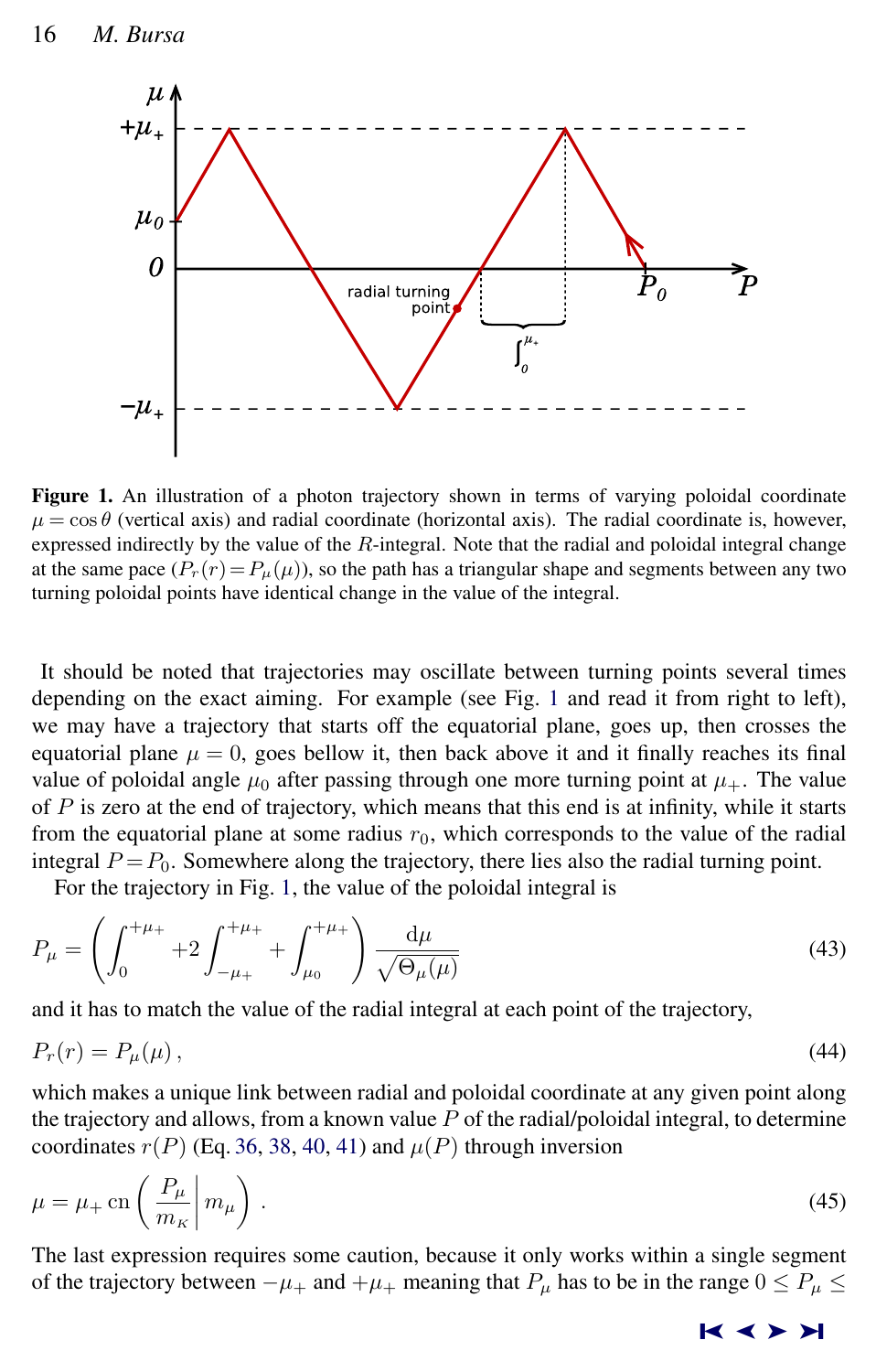$2P_\mu(0)$  and a suitable multiple of  $\int_0^{\mu_+}$  has to be subtracted from  $P_\mu$  together with any bit of  $\int_{\mu_0}^{\mu_+}$  remaining at the other end of the trajectory.

# 3.3 Time integral

The time integral [\(19\)](#page-4-0) can be solved after the polynomial in the radial part of the integral has been factorized. For the integrand of the radial part we get (dropping factor  $1/\sqrt{R(r)}$ for a moment)

$$
\frac{r^2(r^2+a^2)+2ar(a-\lambda)}{\Delta} = r^2+2r+4+\frac{2(-a\lambda+4)r-4a^2}{\Delta}.
$$
 (46)

The first three terms can be evaluated with suitable integrals and we can still manipulate with the fourth term assuming that  $\Delta = r^2 - 2r + a^2 = (r - r_+)(r - r_-)$ . After bit of an algebra, we find that

$$
\frac{2(-a\lambda+4)r-4a^2}{\Delta} = \frac{2(-a\lambda+4)r_+ - 4a^2}{(r_+ - r_-)(r - r_+)} + \frac{-2(-a\lambda+4)r_+ + 4a^2}{(r_+ - r_-)(r - r_-)}\,. \tag{47}
$$

The final expression for coordinate travel time therefore is

$$
\Delta t = \int_{0}^{r} \frac{r^2}{\sqrt{R(r)}} dr + 2 \int_{0}^{r} \frac{r}{\sqrt{R(r)}} dr + 4 \int_{0}^{r} \frac{1}{\sqrt{R(r)}} dr + \frac{(-a\lambda + 4)r_{+} - 2a^2}{\sqrt{1 - a^2}} \int_{0}^{r} \frac{1}{(r - r_{+})\sqrt{R(r)}} dr - \frac{(-a\lambda + 4)r_{-} - 2a^2}{\sqrt{1 - a^2}} \int_{0}^{r} \frac{1}{(r - r_{-})\sqrt{R(r)}} dr + a^2 \int_{0}^{\mu} \frac{\mu^2}{\sqrt{\Theta_{\mu}(\mu)}} d\mu.
$$
\n(48)

The integrals in the above expression can all be evaluated in terms of elliptic functions. The expressions get lengthy, so we only point out the formulae to be used. In case of 4 real roots of  $R(r)$  function, we use BF formula 258.11+340.02 for the first integral, 258.11+340.01 for the second, 258.00 for the third and 258.39+340.01 for the last two radial integrals. In case of 2 real and 2 complex roots of  $R(r)$ , we use formulae  $260.03+341.02-04$ ,  $260.03+341.02$ 03, 260.00 and 260.04+341.02-03, respectively. In case of 4 complex roots, we use formulae 267.01+342.02-04, 267.01+341.02-03, 267.00 and 267.02+342.02-03, respectively. The poloidal integral can be evaluated using formula 213.06+312.02 or 218.01. All integrals have to be taken with proper limits as it has been discussed in Sections [3.1](#page-5-0) and [3.2.](#page-8-0)

# 3.4 Azimuthal integral

Finally, the change of azimuthal coordinate along the trajectory can be calculated from Eq. [20.](#page-4-0) After a similar factorization of the radial part of the integral that we have used in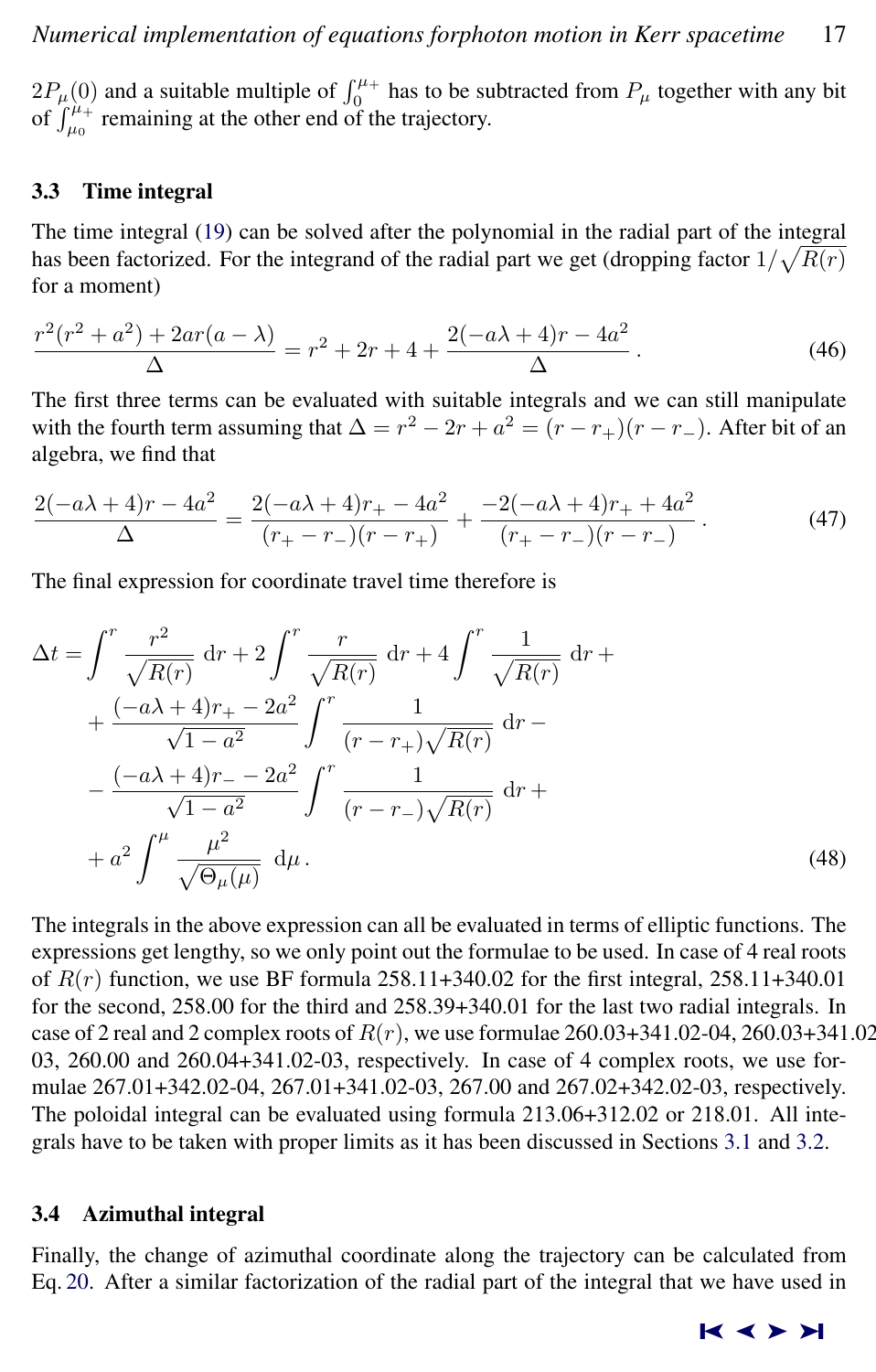the previous section we obtain

$$
\Delta \varphi = \int^r \frac{2ar - \lambda a^2}{\Delta \sqrt{R(r)}} dr + \int^{\mu} \frac{\lambda}{(1 - \mu^2) \sqrt{\Theta_{\mu}(\mu)}} d\mu =
$$
  
= 
$$
\frac{2ar_+ - \lambda a^2}{2\sqrt{1 - a^2}} \int^r \frac{dr}{(r - r_+) \sqrt{R(r)}} - \frac{2ar_- - \lambda a^2}{2\sqrt{1 - a^2}} \int^r \frac{dr}{(r - r_-) \sqrt{R(r)}} +
$$
  
+ 
$$
\lambda \int^{\mu} \frac{d\mu}{(1 - \mu^2) \sqrt{\Theta_{\mu}(\mu)}}.
$$
(49)

The first two radial integrals are of the same type as the terms in the time integral and the same formulae as listed in the previous subsection are used to evaluate them. The last integral can be evaluated using formula 213.02 or 218.02. Again, all integrals has to be taken with proper limits.

#### 3.5 Integration of geodesic equation

We spend the rest of this section with another way of getting a purely numerical solution of photon trajectories that directly integrates the geodesic equation [\(1\)](#page-1-0). Such an approach becomes useful when one deals with a non-Kerr metric, either a different analytic metric or a numeric metric. In fact, it is often the only possible approach in such cases.

There are many methods published in the literature that can be used to integrate secondorder differential equations with Runge-Kutta method probably being in the lead of the most frequently used ones. Other choices my include Dormand-Prince method or Burlirsch-Stoer algorithm. Those methods however require multiple evaluation of the derivative function, which can be time consuming. This is indeed the case of geodesic equation, where components of the connection tensor have to be evaluated. This is rank 3 tensor that may contain up to 40 independent components. If performance is an issue, one seeks for a method that gives a reasonable precision while minimizing the number of necessary evaluation of the derivatives. Verlet algorithm is one of such methods.

Verlet algorithm is a numerical method frequently used to integrate equations of motion in Newtonian kinematics or particle trajectories in molecular dynamics simulations. [Do](#page-13-0)[lence et al.](#page-13-0) [\(2009\)](#page-13-0) give a version of the algorithm for integrating the geodesic equation. The integration starts with an initial position  $x_0^{\mu}$  of the photon, its initial 4-momentum  $k_0^{\mu}$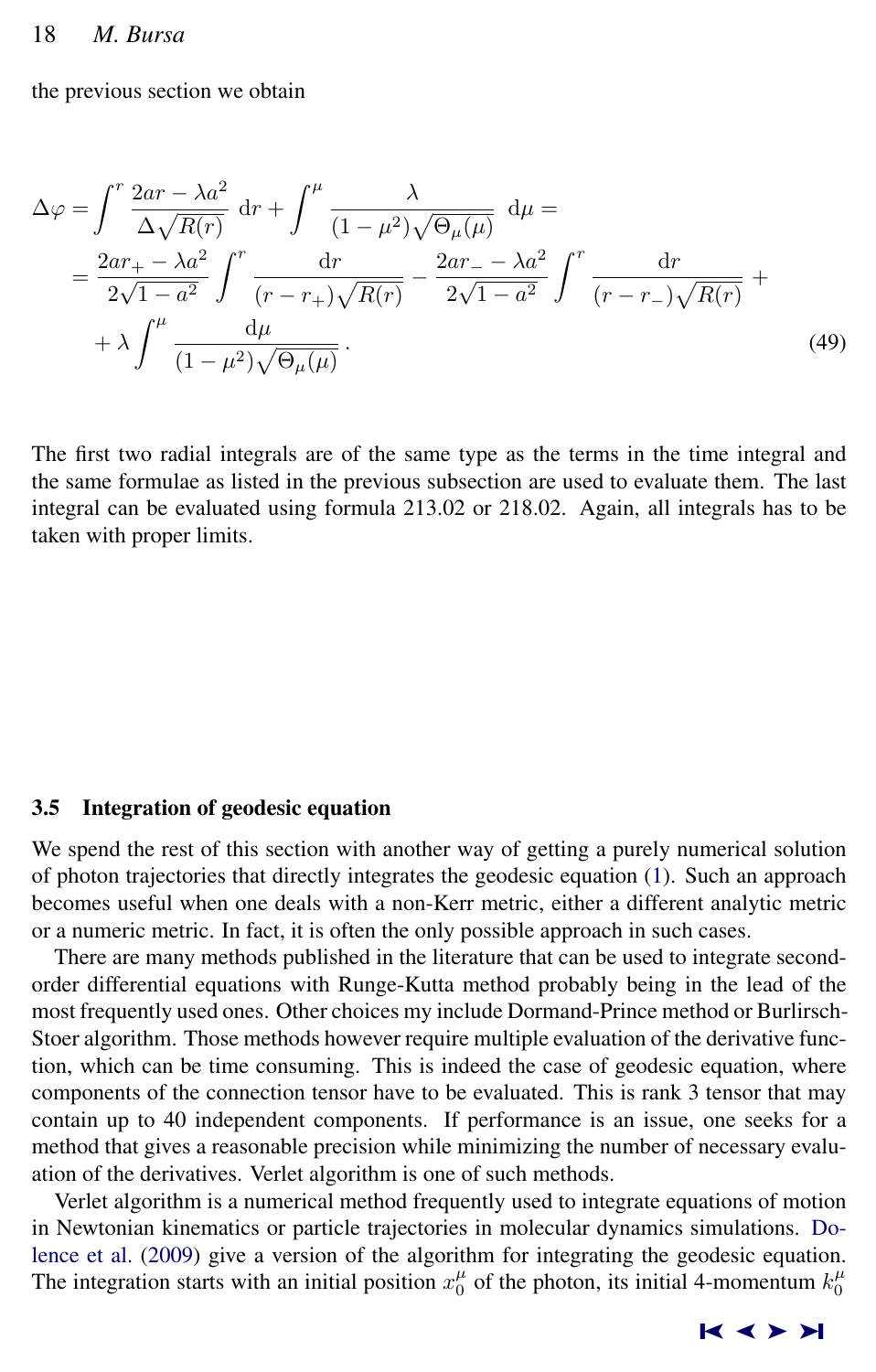and momentum derivative  $\frac{dE_{0}^{\mu}}{d\lambda}$  and follows the scheme

$$
x_{n+1}^{\mu} = x_n^{\mu} + k_n^{\mu} \Delta \lambda + \frac{1}{2} \left( \frac{\mathrm{d} k^{\mu}}{\mathrm{d} \lambda} \right)_n (\Delta \lambda)^2, \tag{50a}
$$

$$
k^{\prime \mu} = k_n^{\mu} + \left(\frac{\mathrm{d}k^{\mu}}{\mathrm{d}\lambda}\right)_n \Delta \lambda, \tag{50b}
$$

$$
\left(\frac{\mathrm{d}k^{\mu}}{\mathrm{d}\lambda}\right)_{n+1} = -\Gamma^{\mu}_{\alpha\beta}(x_{n+1})k^{\prime\alpha}k^{\prime\beta},\tag{50c}
$$

$$
k_{n+1}^{\mu} = k_n^{\mu} + \frac{1}{2} \left[ \left( \frac{\mathrm{d}k^{\mu}}{\mathrm{d}\lambda} \right)_n + \left( \frac{\mathrm{d}k^{\mu}}{\mathrm{d}\lambda} \right)_{n+1} \right] \Delta \lambda \,. \tag{50d}
$$

(50e)

Intermediate steps (50b) and (50c) are repeated few times until the required accuracy is reached. The expensive calculation of the connection coefficients Γ is, however, done only once. The accuracy can be controlled at each step by checking the error of  $k^{\mu}k_{\mu}$  (that is supposed to be zero),  $k_t$  or Carter's constant  $Q$  (that are supposed to conserve their initial values) and the integration routine can adjust the step size  $\Delta\lambda$  accordingly.

# 4 NUMERICAL IMPLEMENTATION

All the above given formulae are implemented in  $SIM5<sup>1</sup>$  library, which is an extensive collection of routines for raytracing and radiative transport in general relativity.

The core of the library contains a C implementation of Carlson elliptic integrals and Jacobi elliptic functions after [Press](#page-13-0) [\(1992\)](#page-13-0), with various enhancements. Those function have been checked against their implementation in [Mathematica, ver. 7](#page-14-0) to provide same results including extensions to the supported range of parameters where necessary. This is supplemented by implementation of required formulae for reduction of elliptic integrals from [Byrd and Friedman](#page-13-0) [\(1971\)](#page-13-0) book.

On top of these low-level functions, the library builds a set of routines that give solutions for integrals of photon motions. Those routines use a uniform way of parametrization of geodesics based on the value of R-integral.

There is also a routine for numerical integration of the geodesic equation, which is an implementation of Eq. 50. The routine controls the accuracy of the integration by checking the values of  $k^{\mu}k_{\mu}$  and  $k_{t}$ , which can be evaluated faster than Carter's constant, and adjusts the step size  $\Delta\lambda$  to keep the accuracy in tolerance. The overall precision of the integration is controlled via a parameter, allowing for faster less accurate or slower and more reliable calculations.

The library is freely available for use at GitHub.

https://github.com/mbursa/sim5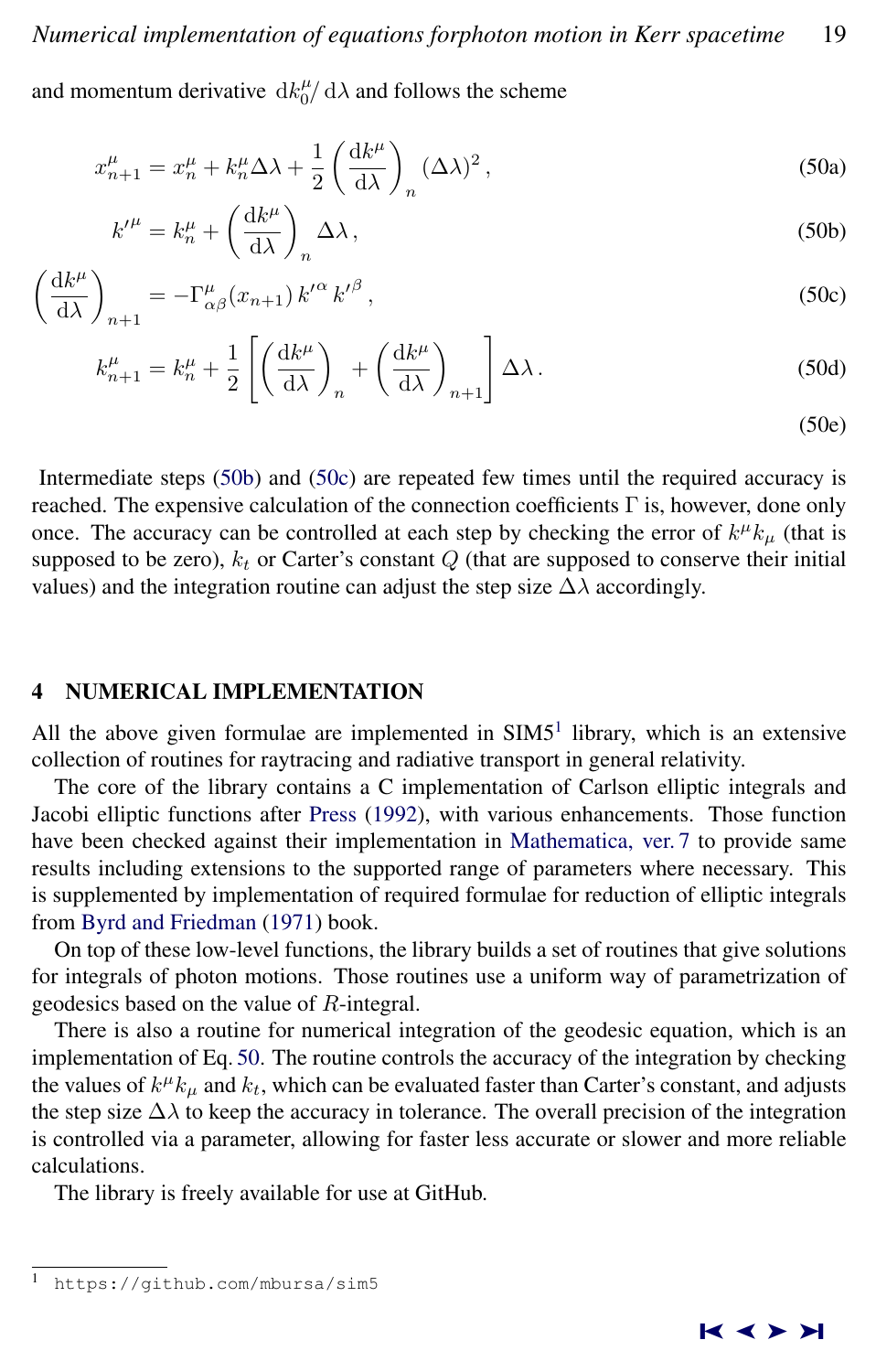# <span id="page-13-0"></span>5 CONCLUSIONS

The paper outlines ways of solving photon geodesics (mainly) in Kerr spacetime with the aim of giving a complete summary of the equations needed for obtaining all the coordinates along a trajectory. Major focus is put on the analytic solution of the equations of photon motion using elliptic integrals and elliptic functions, because it provides a fast and efficient way of evaluating light ray paths in Kerr spacetime. Sometimes, a step-wise approach of geodesic integration may be better suited for a particular task or a different spacetime than Kerr is of interest. For those cases, a method of direct numerical integration of geodesic equation is discussed, which is one of many ways how such an equation may be integrated, however it is a choice that gives balanced ratio between performance and accuracy.

# ACKNOWLEDGEMENTS

The present work has been financialy supported from the EU FP7 grant 312789 and from CZ grant LTAUSA17095.

# REFERENCES

- Bardeen, J. M., Press, W. H. and Teukolsky, S. A. (1972), Rotating Black Holes: Locally Nonrotating Frames, Energy Extraction, and Scalar Synchrotron Radiation, *ApJ*, 178, pp. 347–370.
- Bini, D., Falanga, M., Geralico, A. and Stella, L. (2012), The signal from an emitting source moving in a Schwarzschild spacetime under the influence of a radiation field, *Classical and Quantum Gravity*, 29(6), 065014, arXiv: [1408.5256](http://www.arxiv.org/abs/1408.5256).
- Bozza, V. (2008), Optical caustics of Kerr spacetime: The full structure, *Phys.Rev.D*, 78(6), 063014, arXiv: [0806.4102](http://www.arxiv.org/abs/0806.4102).
- Byrd, P. F. and Friedman, M. D. (1971), *Handbook of elliptic integrals for engineers and scientists*, Grundlehren der mathematischen Wissenschaften, Springer-Verlag, ISBN 9783540053187.
- Carter, B. (1968), Global Structure of the Kerr Family of Gravitational Fields, *Physical Review*, 174, pp. 1559–1571.
- Chandrasekhar, S. (1983), *The Mathematical Theory of Black Holes*, International series of monographs on physics, Oxford.
- Dolence, J. C., Gammie, C. F., Mościbrodzka, M. and Leung, P. K. (2009), grmonty: A Monte Carlo Code for Relativistic Radiative Transport, *ApJS*, 184, pp. 387–397, arXiv: [0909.0708](http://www.arxiv.org/abs/0909.0708).
- Li, L.-X., Zimmerman, E. R., Narayan, R. and McClintock, J. E. (2005), Multitemperature Blackbody Spectrum of a Thin Accretion Disk around a Kerr Black Hole: Model Computations and Comparison with Observations, *ApJS*, 157, pp. 335–370, arXiv: [astro-ph/0411583](http://www.arxiv.org/abs/astro-ph/0411583).

Misner, C. W., Thorne, K. S. and Wheeler, J. A. (1973), *Gravitation*, Freeman, San Francisco.

- Noether, E. (1918), Invariante variationsprobleme, *Nachr. D. Knig. Gesellsch. D. Wiss. Zu Gttingen, Math-phys. Klasse*, p. 235.
- Press, W. (1992), *Numerical Recipes in C: The Art of Scientific Computing*, bk. 4, Cambridge University Press, ISBN 9780521437202.
- Rauch, K. P. and Blandford, R. D. (1994), Optical caustics in a kerr spacetime and the origin of rapid X-ray variability in active galactic nuclei, *APJ*, 421, pp. 46–68.